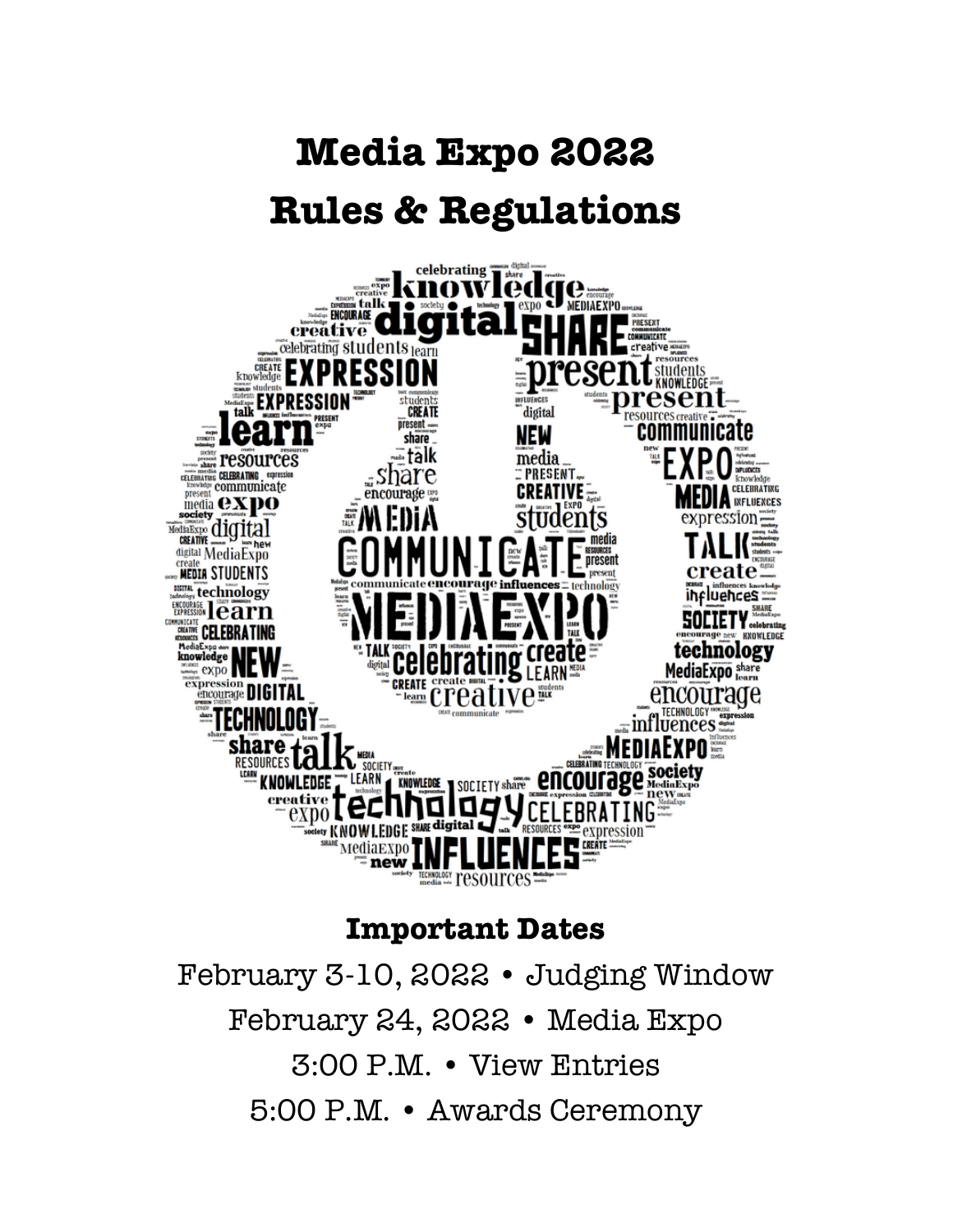

| Table of Contents |    |
|-------------------|----|
|                   |    |
|                   |    |
|                   |    |
|                   |    |
|                   |    |
|                   |    |
|                   |    |
|                   |    |
|                   |    |
|                   |    |
|                   |    |
|                   |    |
|                   |    |
|                   |    |
|                   |    |
|                   |    |
|                   |    |
|                   |    |
|                   |    |
|                   |    |
|                   |    |
|                   | 12 |
|                   |    |
|                   |    |
|                   |    |
|                   |    |
|                   |    |
|                   |    |
|                   |    |
|                   |    |
|                   |    |
|                   |    |
|                   |    |
|                   |    |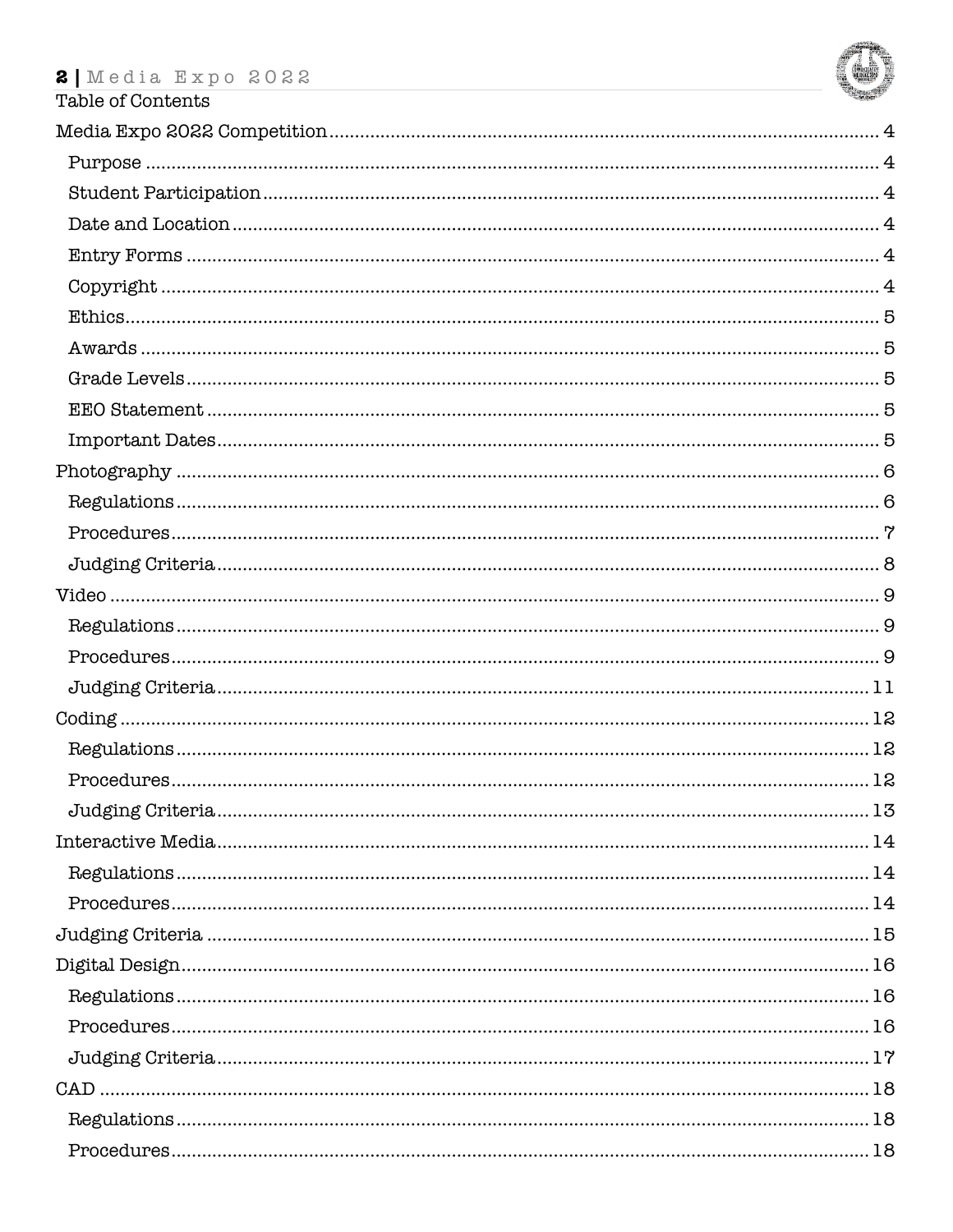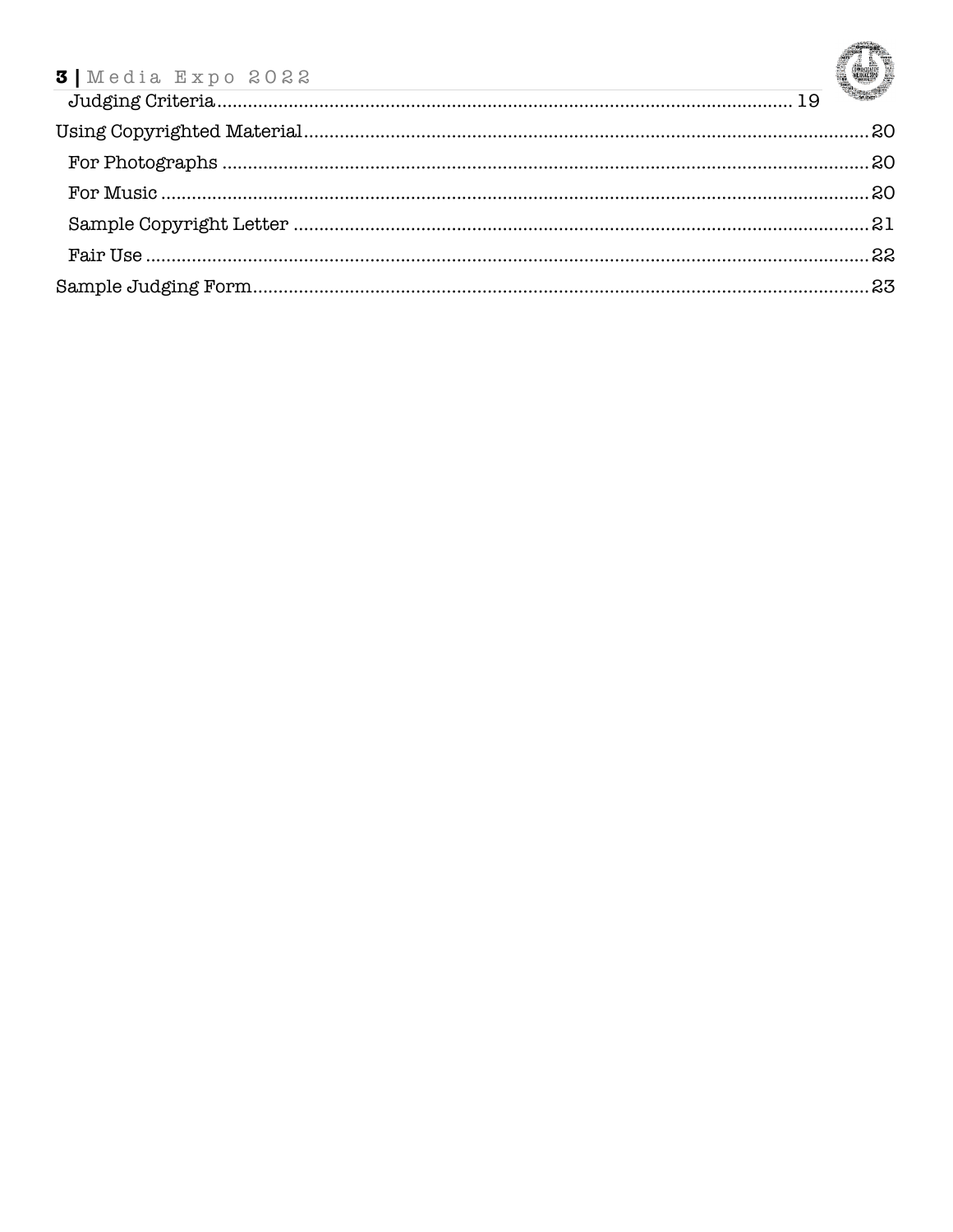

# **MEDIA EXPO 2022 COMPETITION**

#### **PURPOSE**

The Worcester County Media Expo celebrates our students' use of media and technology as a way to meet educational goals and creatively communicate with local and global communities.

We believe that the Worcester County Media Expo will...

- Inspire students to try innovative forms of technology as a way to express their talents, knowledge, and understandings.
- Foster a sense of pride and confidence in their technological skills.
- Encourage collaboration between students, teachers, parents, and community.
- Allow community members the opportunity to have a greater understanding of WCPS's continuing technology goals.

#### **STUDENT PARTICIPATION**

Students enrolled in Worcester County Public Schools may participate. Each school may enter four (4) entries in each grade division of each competition, if the school population in that division is less than 500. Schools with a population over 500 in each age division may add an additional entry for each additional 100 students. Schools with enrollment that overlap two age divisions must look at their population for each division, not the total school population. If more than the allowed number of entries in a category are produced, a runoff will be held in that school to determine the entries in the Worcester County Media Expo.

#### **DATE AND LOCATION**

The Virtual Media Expo will take place on Thursday, February 24, 2022. The gallery will open at 5:00 PM. The awards ceremony will begin at 6:00 PM. Student entrants are encouraged to be present online to share entries with family and friends. If possible, an in-person celebration will be determined at a later date. (All entries are judged prior to the date of the Media Expo Awards Ceremony.)

#### **ENTRY FORMS**

All entries must be submitted using the online entry form at http://www.wcpsmediaexpo.com

## **COPYRIGHT**

The use of copyrighted material is limited to what is allowed under the Fair Use Exception to copyright law. Copyrighted material that does not qualify as fair use must be accompanied by written permission from the copyright holder. All sources should be cited in a grade appropriate manner. Additional information about Fair Use is contained in this booklet, as are some forms which may be helpful in requesting copyright permission. Entries which fail to follow these guidelines will be disqualified.

The names, logos, and entries of Worcester County Public Schools Media Expo, may not be used or reproduced for any purpose. Media Expo Rules and Regulations requires participants to follow copyright laws when submitting entries. Therefore, entries and content of entries are sole property and responsibility of participant(s). It is provided by Worcester County Public Schools Media Expo "as received" without intent or implied intent to discriminate.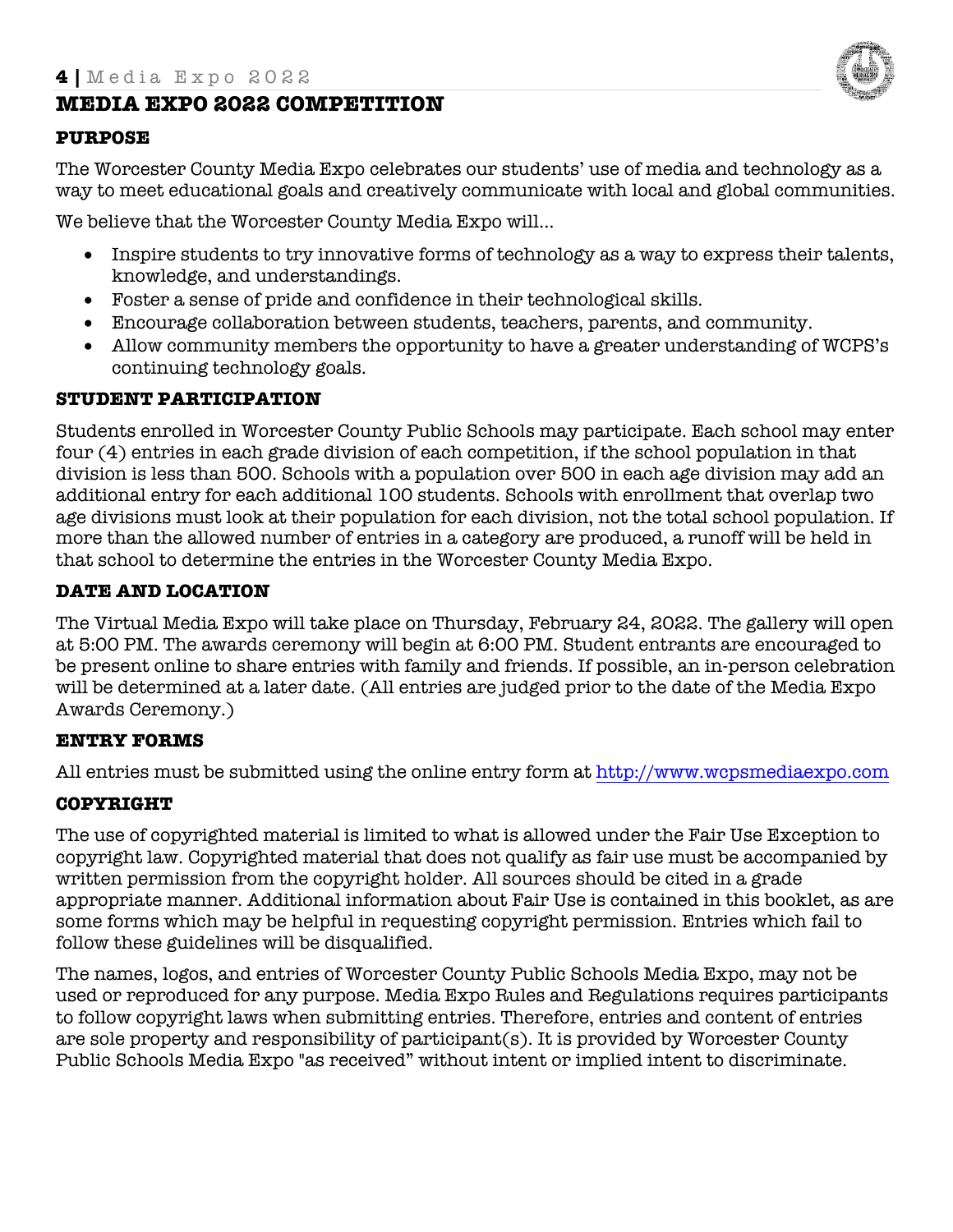# **ETHICS**



Please consider your subject matter carefully. If the product produced may be offensive to the sensitivities of the school community, it may be judged, but not displayed for the public. All Rules and Codes of Conduct for the Worcester County Board of Education will apply to production and content.

All entries, from conception to final product, must be produced by the student(s) entering the production in the Media Expo. Entries must have been produced within the last year prior to the Media Expo and may not have been entered in a previous Media Expo.

# **AWARDS**

Gold medals will be awarded for the highest score in each category. Silver medals will be awarded for the second highest score in each category. The Media Specialists' Award is reserved for any entry of exceptional quality or an entry which demonstrates the use of technology in a highly creative or sophisticated way to suit its purpose. The award may also be given to a student whose body of work in the Worcester County Media Expo has shown continuous growth and excellence.

# **GRADE LEVELS**

Students are grouped into grade level bands. The groups are as follows for each category: PK-2, 3-5, 6-8, and 9-12. Unless otherwise noted, students from all grades may enter the competitions. Except for Through the Lens, entries may be the work of an individual, a group, or a class. If students from more than one grade division work on an entry, the entry must be entered in the grade division of the oldest student participating. Entries for Through the Lens are for individuals only.

# **EEO STATEMENT**

Worcester County Public Schools does not discriminate on the basis of race, color, national origin, sex, disability, or age in its programs and activities and provides equal access to the Boy Scouts and other designated youth groups. The following person has been designated to handle inquiries regarding non-discrimination policies: Supervisor of Human Resources; Worcester County Board of Education; 6270 Worcester Highway; Newark, MD 21841.

| See Librarians.    | Entries due to School LMS. School due dates are decided at the individual<br>schools. All due dates are posted at WCPSMediaExpo.com |
|--------------------|-------------------------------------------------------------------------------------------------------------------------------------|
| 1/27/22            | Media Expo entry data submitted to B. Tignor through spreadsheet that<br>she will send out.                                         |
| 1/31/22            | Divvy Day - All LMS responsible for getting projects to WTHS by 9:00 am.                                                            |
| $2/3/22 - 2/10/22$ | Digital judging week                                                                                                                |
| 2/24/22            | Virtual Media Expo Exhibit (In-person celebration at WTHS to be<br>determined)                                                      |

#### **IMPORTANT DATES**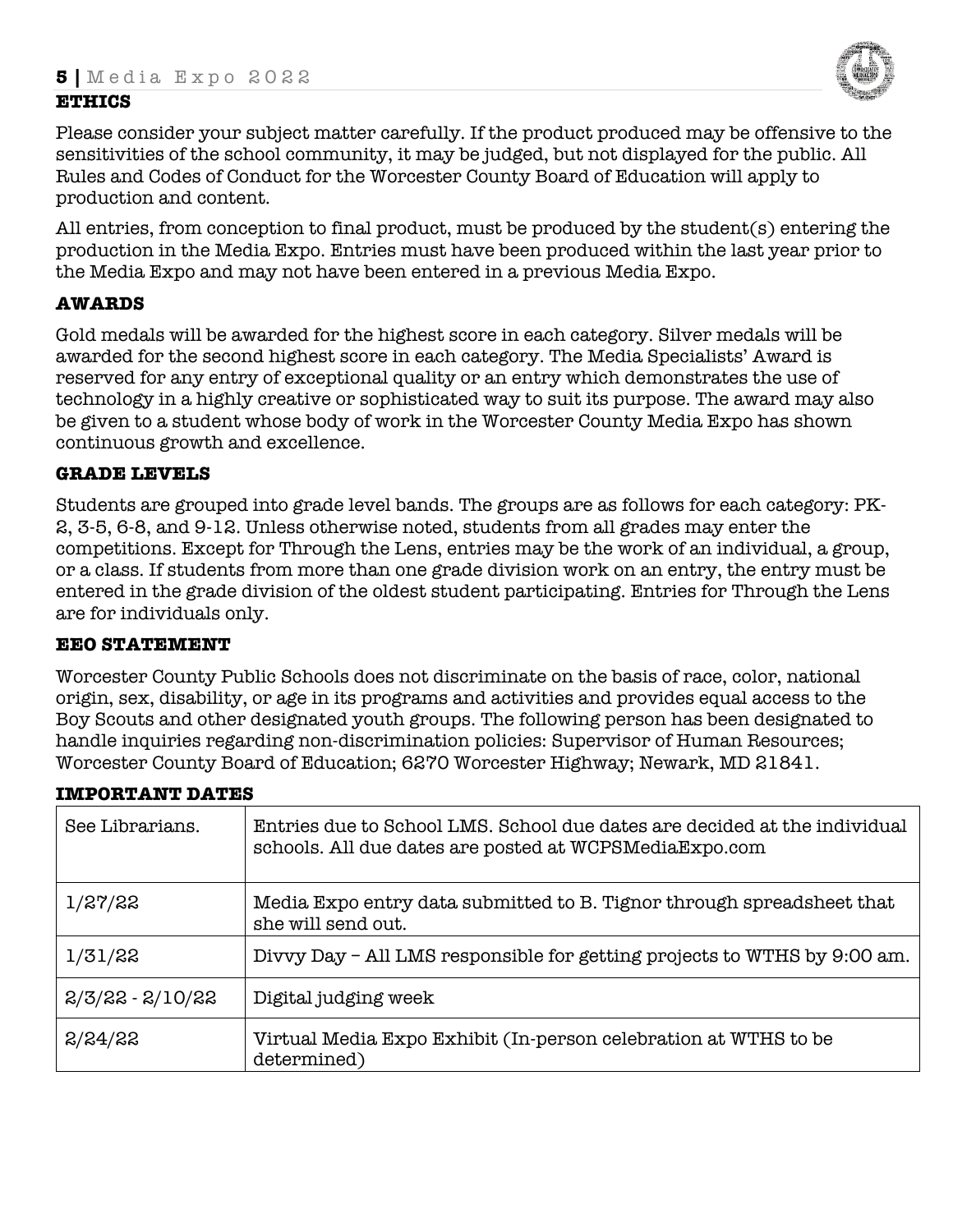# **PHOTOGRAPHY**

#### **REGULATIONS**

# **Description**

A total of 6 photos may be entered with only 1 per sub-category outlined below. (See chart below to assist you.) For each category, photos may be entered in color or monochrome. All photographs must be the work of an individual. Photography celebrates the rich tradition of photography. Students can use traditional or digital cameras to document the world around them. Pictures can be submitted in color or monochrome. Students can take pictures of animals, people, plants, buildings, landscapes, and other non-living objects.

# **Categories**

The categories are designed to help us group similar photos for judging. If a photo seems to fit in more than one category, it is ultimately the decision of the photographer. Photos can be submitted in COLOR or MONOCHROME. Monochrome is not restricted to black and white.

#### Animals

This subcategory allows students to showcase nature by capturing the expression of a favorite family pet or the amazement of a wild animal!

#### People

This subcategory allows students to highlight the people that are important to them. Students often choose to take photos of friends and family members. This allows students to share with viewers the relationships and people they value.

#### Plants/Botanicals

This subcategory allows students to explore nature by photographing the botanical life found in parks, gardens, or even their own backyards. Students often choose to capture flowers, trees, or leaves with dazzling colors and captivating textures.

#### Non-Living Objects

This subcategory encompasses still objects either found or positioned. Students often choose subjects based upon geometric shapes and flowing lines to depict varying perspectives.

#### The Great Outdoors

This sub-category affords students the opportunity to capture the beauty of the world around them. Using their cameras and digital devices, students find subjects in nature to express their creative expression.

#### Buildings/Architecture

This sub-category allows students to examine the lines and designs of buildings. Architectural art from classical to modern is captured and celebrated by the lens of the photographer. Camera angles are accentuated to demonstrate the beauty found in architecture.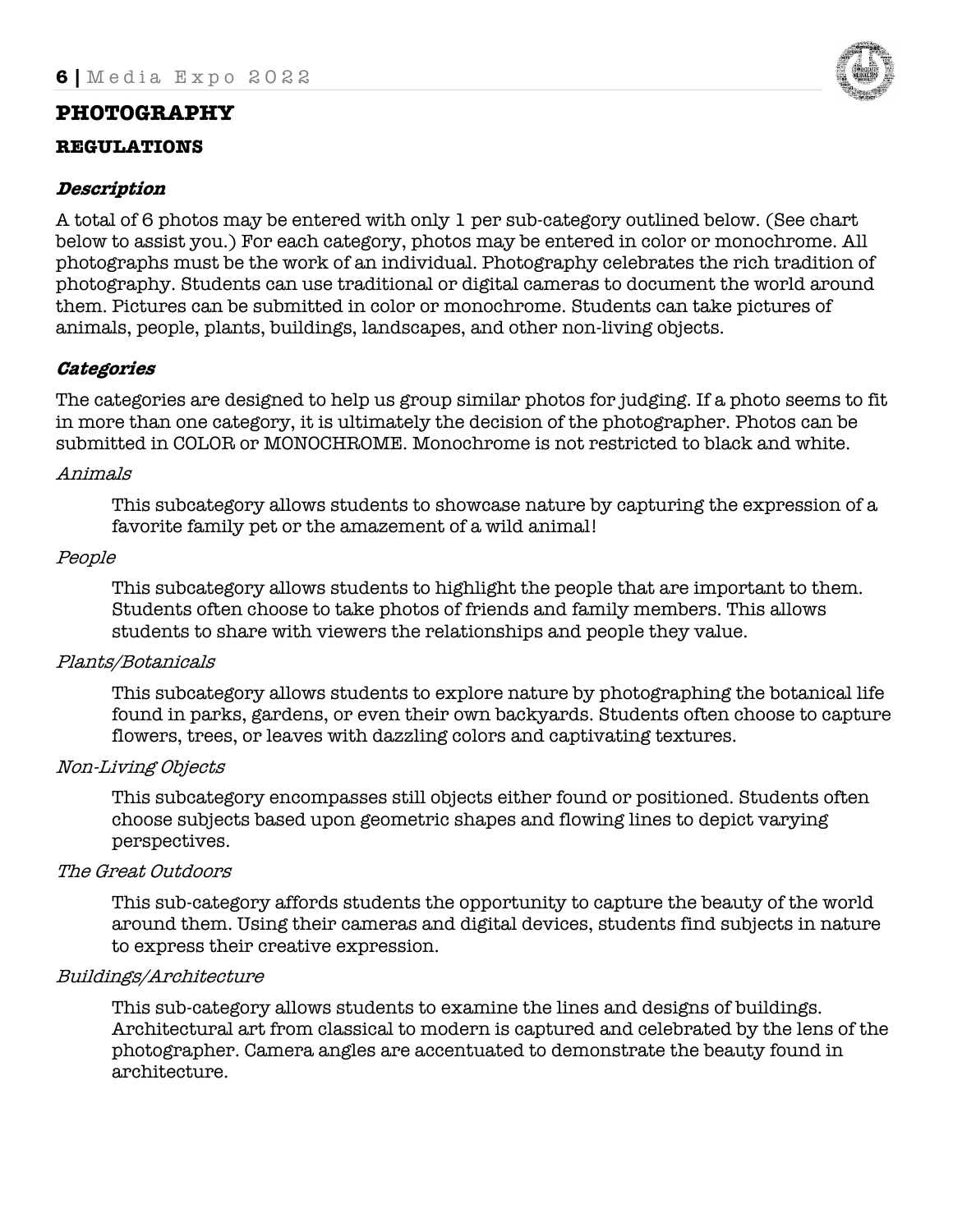

# **PROCEDURES**

All entries must be photographed by the student entering the photograph in the Expo.

All photographs will be entered digitally via the online school entry form.

Students may enter a total of 6 photos with ONLY 1 per sub-category. (Use the chart below to assist you.)

Each photo must have a title. The title should reflect what the photographer was trying to capture.

A captured image can only be entered once. A photo may not be manipulated so that it may be entered as color or monochrome. In brief, if you click the camera once, you can only enter once!

#### **Helpful Hints:**

Entries may be submitted using the student's Office 365 account. Students can locate their files in OneDrive. From there, click on the file's three dots and choose the "Share" option. Students should choose the option "Anyone with link" and UNCHECK the allow editing box. This link should then be copied and pasted into the student's online entry form at http://www.wcpsmediaexpo.com/.

\*\*Keep track of your photo entries below. Remember: You may only enter one per subcategory and NO MORE than six (6) photos all together.

| Category:          | Color | Monochrome |
|--------------------|-------|------------|
| Animals            |       |            |
| People             |       |            |
| Plants/Botanicals  |       |            |
| Non-living Objects |       |            |
| Great Outdoors     |       |            |
| Buildings,         |       |            |
| Interiors, and     |       |            |
| Architecture       |       |            |

#### **Online Submission For Media Projects**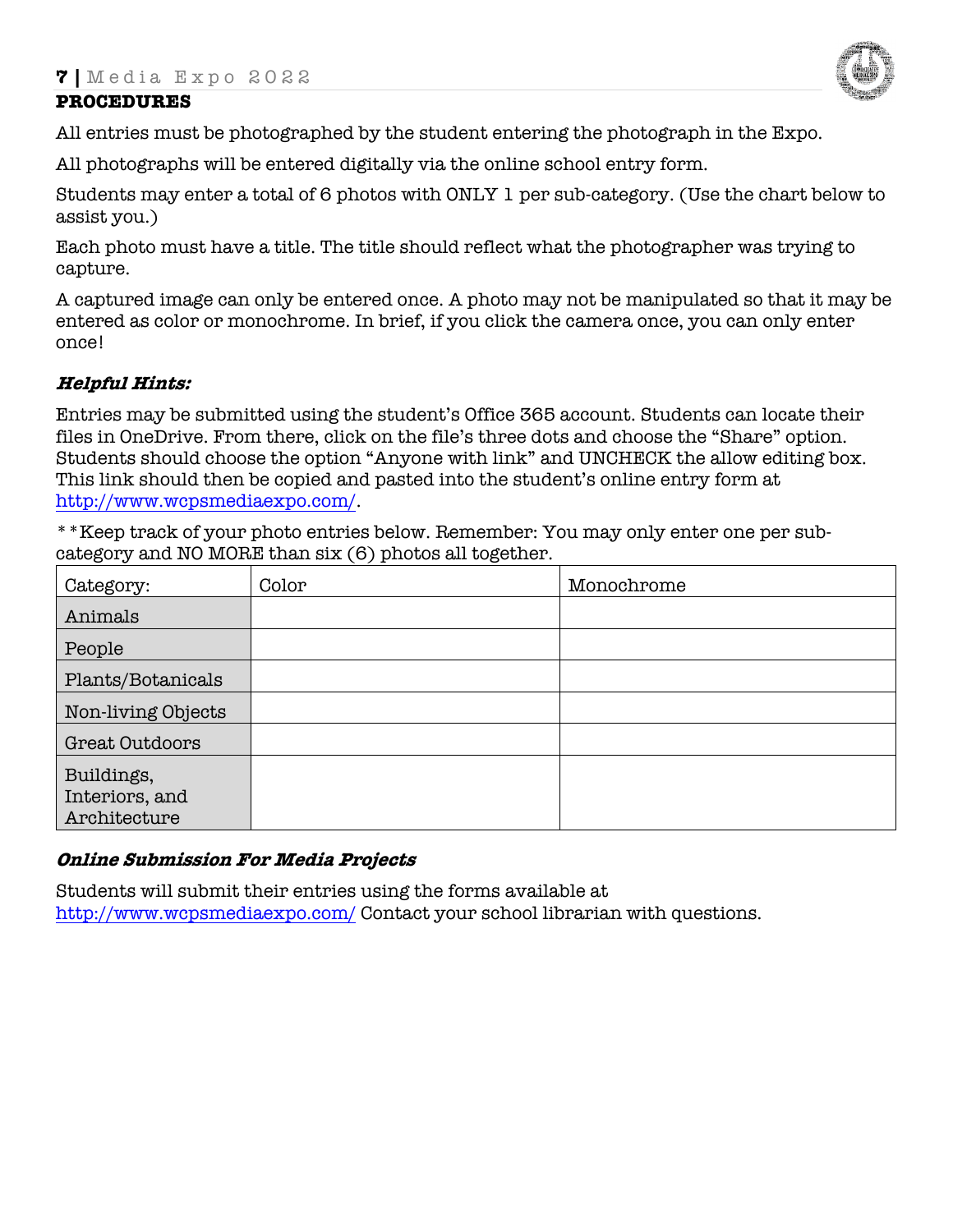#### **Content Achieves Purpose**

The element of content deals with the overall choice of subject matter. It should be appropriate for the purpose indicated. It should be timely and well thought out. It should have a purpose and theme and should capture a moment of time or place.

# **Content Suitable To Audience**

The element of content deals with the overall choice of subject matter. It should be appropriate for the audience indicated. It should take into account aspects of the audience including age, gender, knowledge on a subject, etc.

# **Creativity/Originality**

The term originality applies to the creative aspects of a print. Have you presented your subjects in an unusual or interesting manner? If you photograph animals, have you placed them in unusual costumes or backgrounds?

#### **Organization/Structure**

The principles of art composition apply to still photography. The use of line, texture, forms, and color creates interest as well as grouping forms. Planes or parts of forms must be aesthetically arranged. For example, if three objects are grouped, it is considered more aesthetic to have them placed at unequal distances than to have them spaced equally in a row. It is also more interesting to have one of these objects placed at a different angle (plane) than the others. Composition should also include balance in relation to form and color. Lighter or smaller objects on the other side may balance a heavy or large object on one side. Colors need to be distributed throughout the print. Composition may also include movement. Forms or objects may be arranged to give direction to the eye of the observer.

# **Overall Effectiveness/Presentation**

This criterion allows the evaluators to look at the total photograph and critique it as representative of the subject area in which it was placed by the photographer. The question asked by evaluators will be: Has the student photographer selected the best subject area in which to evaluate the photograph? While content deals with the choice of subject matter, appropriateness to subject area deals with selecting the right category in which to judge the photograph

# **Appropriate Design Techniques/Resources**

Techniques should be used to make the print unique. If there is a moving subject, was this highlighted by placing the background out of focus? Are night-lights softened or highlighted? Is the subject matter presented at its most advantageous position in relation to the photographer? Is depth-of-field utilized in highlighting subject matter?

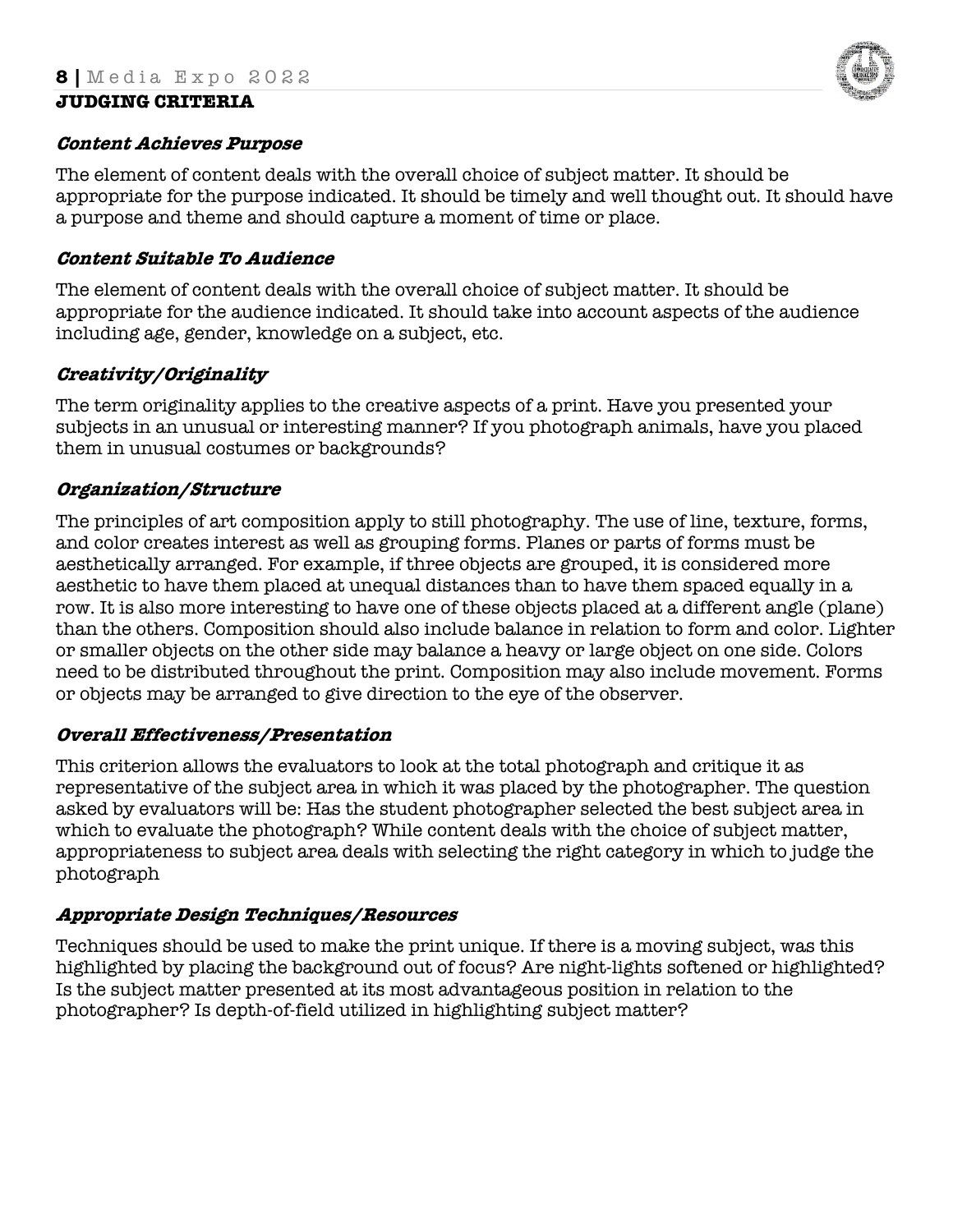# **VIDEO**

#### **REGULATIONS**

#### **Description**

This category includes any sort of production designed to be displayed to a large group. You may use a computer, computer programs, or video camera, as long as the finished product may be displayed on screen. Programs must also have graphics or titles at the beginning and end of the show. Programs may be any length but only the first ten minutes will be judged.

# **Categories**

#### Compilation Video

Videos that combine a variety of elements such as images, live video, text, and/or sound. Live video in this category could be stock or recorded by the creator but should comprise a small segment or portion of the entire video. Entries in this category can be made in a slideshow program, but must play as a video. They should not be entered if they still are slideshow files. Recommended Programs: WeVideo, Spark Video, Clips, iMovie, Canva, TouchCast Studio, and Animoto

#### Live Action Video

Video that incorporates images, live video, text, and/or sound, but the majority of the finished product SHOULD be live video that MUST be taken by the creator. Entries can be designed in any program, but must play as one video. Recommended Programs: WeVideo, Spark Video, Clips, iMovie, Canva, TouchCast Studio, and Animoto

#### Animation-Traditional

Videos are created by drawing a series of images and scanning them into a program to produce movement. Recommend Programs: FlipAClip

#### Animation-Stop Motion

Videos are created by taking a series of photos that when combined produce movement. Recommended Programs: Stop Motion Studio, iMovie, Flipgrid

#### Animation-Computer Program

Students use a computer program to generate characters and animation. Recommended Programs: Maya, PowToon, Moovly, and Brushes Redux.

#### **PROCEDURES**

All entries, from conception to final product, must be written, directed, and produced by the students entering the production. However, there is no age limit on the actors or performers who appear in the production. Each entry must have a title and credits presented in the beginning or ending graphics including acknowledgement of any copyrighted material.

Entries must be submitted digitally on the school entry form. Links can be generated from students' Office 365 accounts and other web platforms.

# **Helpful Hints:**

We prefer that all entries are submitted using the student's Office 365 account. Students can locate their files in OneDrive. From there, click on the file's three dots and choose the "Share" option. Students should choose the option "Anyone with link" and UNCHECK the allow editing

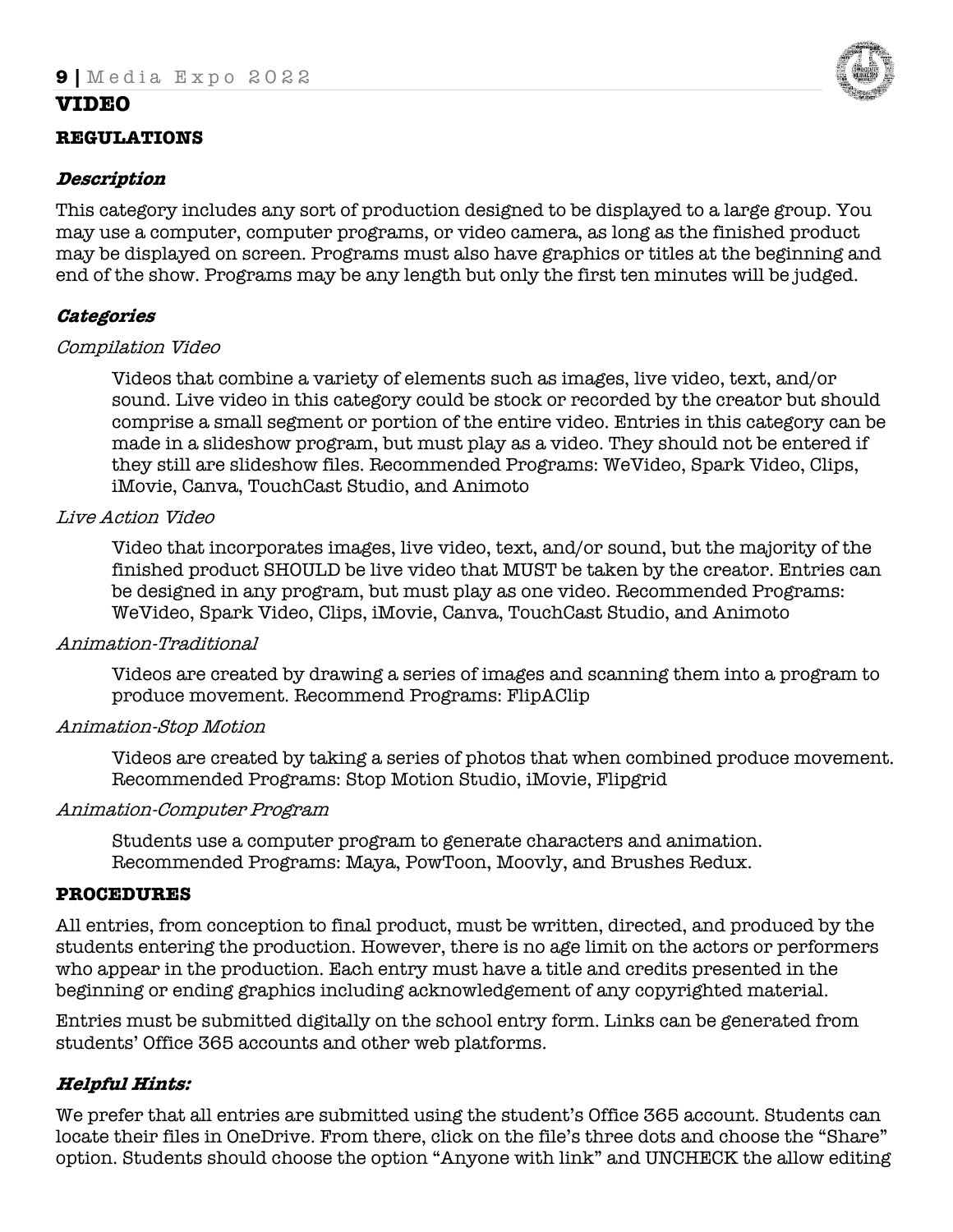# **10 |** Media Expo 202 2



box. This link should then be copied and pasted into the student's online entry form at http://www.wcpsmediaexpo.com/.

If creating a video, use a file converter to ensure that your video will play on a variety of systems. Convert your video to a file extension such as .mp4 or .avi to ensure optimum visibility.

All On Screen entries can be uploaded to YouTube, Vimeo, or Office 365 Stream.

# **Online Submission For Media Projects**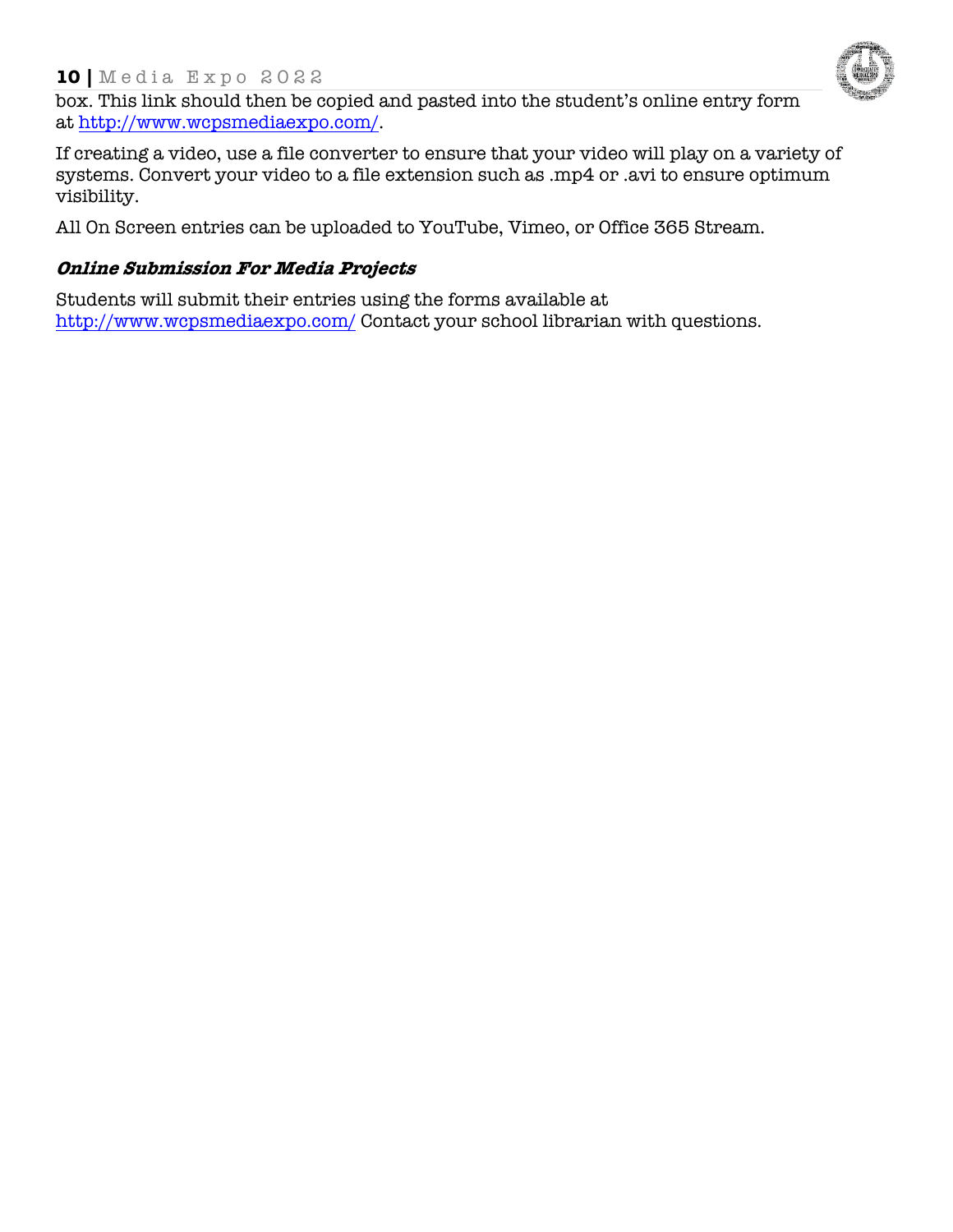#### **Content Achieves Purpose**

The element of content deals with the overall choice of subject matter. It should be appropriate for the purpose indicated. It should be timely and well thought out. It should have a purpose and theme and should satisfy a personal or informational need. Will anyone care about the content of your production? Is the subject or idea big enough to sustain the entire program? Is the story or message clear?

#### **Content Suitable To Audience**

The element of content deals with the overall choice of subject matter. It should be appropriate for the audience indicated. It should take into account aspects of the audience including age, gender, knowledge on a subject, etc. Will the specified audience care about the content of the production? Would the story or message be clear to the audience?

# **Creativity/Originality**

Provide fresh, interesting insights into the subject of your program.

#### **Organization/Structure**

Show evidence of planning and choice through all parts of your production as you focus on achieving the program's purpose. Show that the information or story is paced and developed in a way that keeps viewers interested and helps them understand your meaning. Titles and credits should be clear and presented in an attractive manner. Strive for original, creative titles and credits that are technically well done.

#### **Overall Effectiveness/Presentation**

Does your program heighten viewer attention and interest? Does the program touch human emotions or feelings? When the program is over, does it leave a meaning with the viewer? Does it grab the viewer's attention?

#### **Appropriate Design Techniques/Resources**

Have you used the media opportunities available to you to their maximum effect? Did your choice of medium suit your purpose? Show evidence of planning and choice through all parts of your production as you focus on achieving the program's purpose. Show that the information or story is paced and developed in a way that keeps viewers interested and helps them understand your meaning. A media production is like a puzzle. It has lots of pieces such as pictures, sound, color, effects, transitions, etc. When you combine all these pieces, they should fit together to make one overall impression of technical skill.

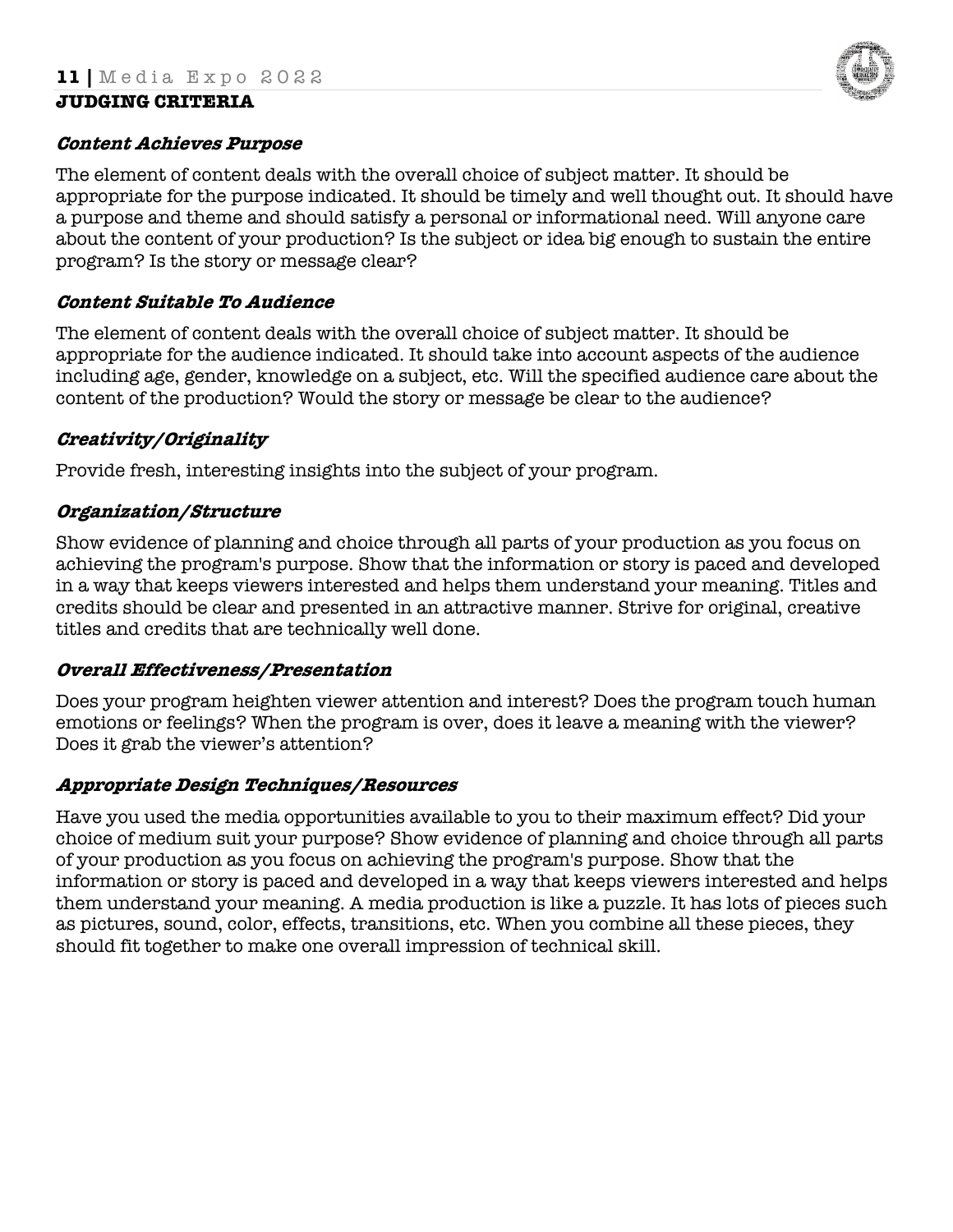# **CODING**

#### **REGULATIONS**

#### **Description**

This category includes product development of games, or functions, by either writing original code or by utilizing developmental software such as Unity to create the project. To enter a product as original all code must be written by the student.

# **Categories**

#### Original Code

Projects that are written in HTML, PHP, SQL, Python, JavaScript, Swift, or any other programming language. To qualify for this category, all code must be written by the individual. Students can enter projects in either the Games and Entertainment subcategory or the Educational and Informational subcategory.

#### Developmental Software

Projects that are designed within a learn to code app or graphic user interface. Students can enter projects in either the Games and Entertainment subcategory or the Educational and Informational subcategory. Recommended Programs: Code.org (Sprite Lab, App Lab, Artist, etc.), Hopscotch, Tynker

#### **PROCEDURES**

All entries, from conception to final product, must be written or developed by the students entering the project. Entries must be packaged in a way that they can be easily submitted via a link on the school entry form. Both the project and the program required to run it must be included in the entry. Operational procedures must be included on the entry form and explained to your Media Specialist.

# **Helpful Hints:**

Coding entries often require specific software. If your program will not run without the software, the student must make arrangements with the school librarian to ensure that the program will run.

#### **Online Submission For Media Projects**

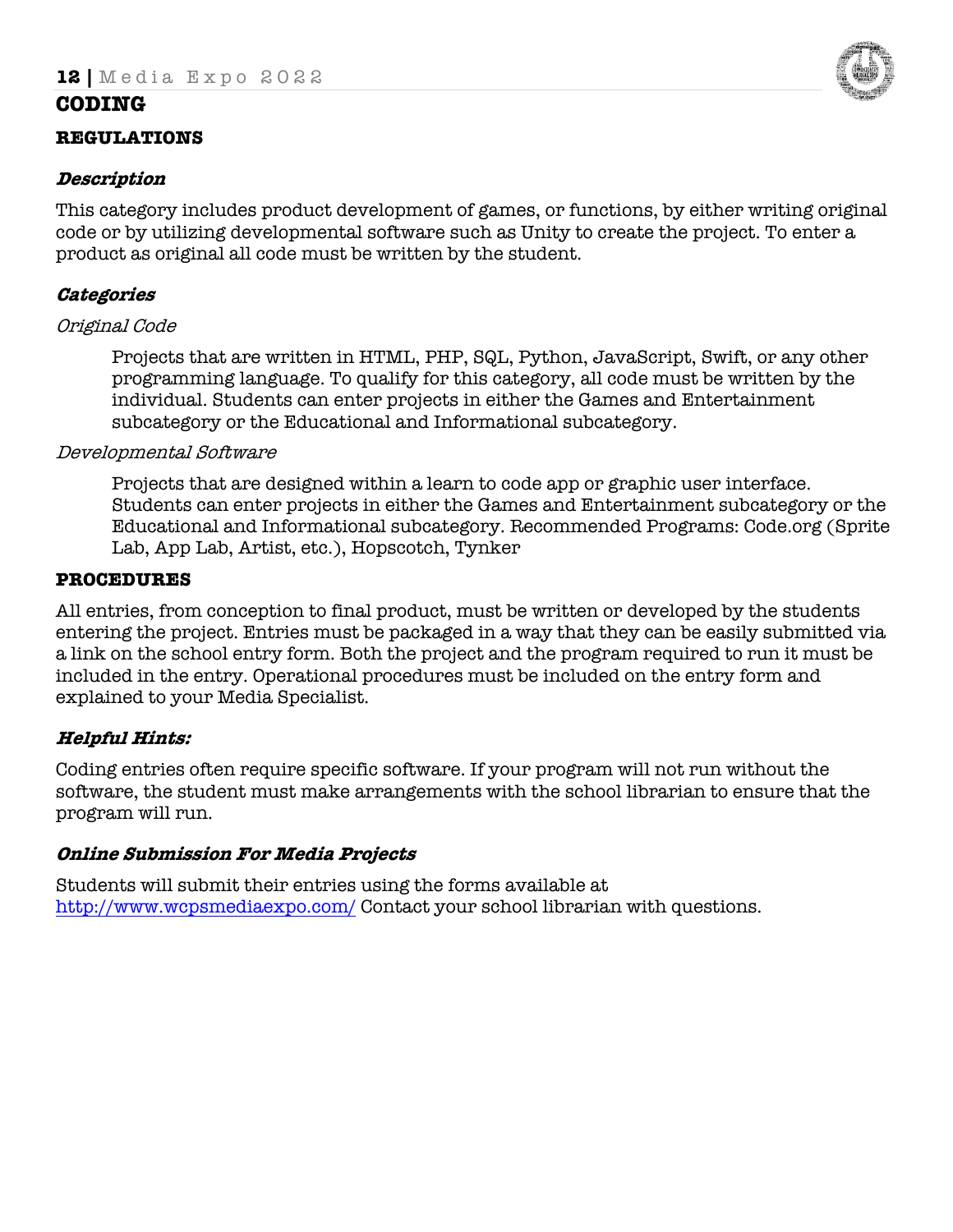

#### **Content Achieves Purpose**

Will anyone care about the content of your program? Is the subject or idea big enough to sustain the entire program? Is the use or message clear?

#### **Content Suitable To Audience**

Will anyone care about the content of your program? Is the subject or idea big enough to sustain the entire program? Is the use or message clear?

#### **Creativity/Originality**

Create a computer program that clearly shows that you are using the program or code in interesting ways. This may include using content or code that is widely available, but not always used. This may also mean that the student has combined content and/or code in a way that is interesting or different.

#### **Organization/Structure**

Show evidence of planning and choice through all parts of your project as you focus on achieving the program's purpose. Show that the information or story is paced and developed in a way that keeps viewers interested and helps them understand your meaning.

#### **Overall Effectiveness/Presentation**

Does your program heighten viewer attention and interest? When the program is over, does it leave a meaning with the viewer? Does it grab the viewer's attention?

#### **Appropriate Design Techniques/Resources**

Judges will be looking for complexity of code, creativity, originality, and presence of multiple levels.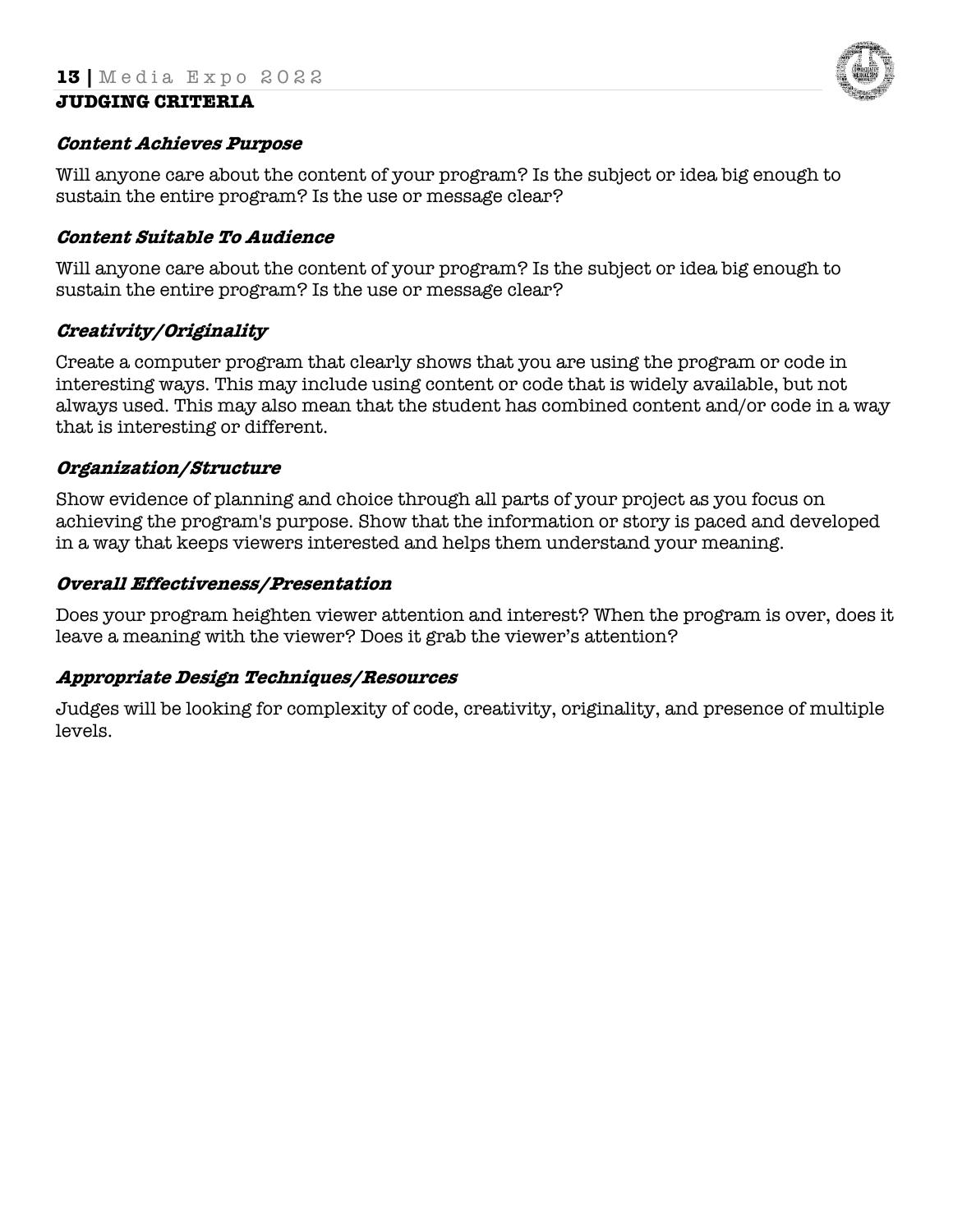# **INTERACTIVE MEDIA**

#### **REGULATIONS**

#### **Description**

Students are challenged to create web sites, web quests, presentations, e-portfolio, blogs or interactive worksheets which could have embedded hyperlinks. All entries must depend upon participation by the viewer. These entries may be either educational/informational or personal/for entertainment.

# **Categories**

#### Presentation Software

Slideshow that includes text, images, and/or videos. Should be a combination of media types in order to be a multi-media presentation. Text, images, videos, etc. can be animated, but not a requirement. Does not have to include sound. Can progress automatically or with a click. Entries may have either an educational/information or personal/entertainment purpose. Recommended Programs: PowerPoint, Keynote, Prezi, and Spark Page.

#### Websites

Website that includes text, images and/or videos. Websites should include internal or external links. Entries can have either an educational/information or personal/entertainment purpose. Recommended Programs: Wix, Weebly, PowerPoint, Google Sites, Keynote, Pages, Adobe Spark Pages, Canva, Glogster, Microsoft Publisher, TouchCast with Hotspots, Blogger, WordPress

#### **PROCEDURES**

Web quests and webpages must be available online. Interactive worksheets, PowerPoints, eportfolios, or blogs may be entered using the student's Office 365 account. All hyperlinks should be functional. Webpages created entirely by original code will be entered in Coding. Directions and a link for accessing your online entry must be included on the entry form.

# **Helpful Hints:**

We prefer that all entries are submitted using the student's Office 365 account. Students can locate their files in OneDrive. From there, click on the file's three dots and choose the "Share" option. Students should choose the option "Anyone with link" and UNCHECK the allow editing box. This link should then be copied and pasted into the student's online entry form at http://www.wcpsmediaexpo.com/.

# **Online Submission For Media Projects**

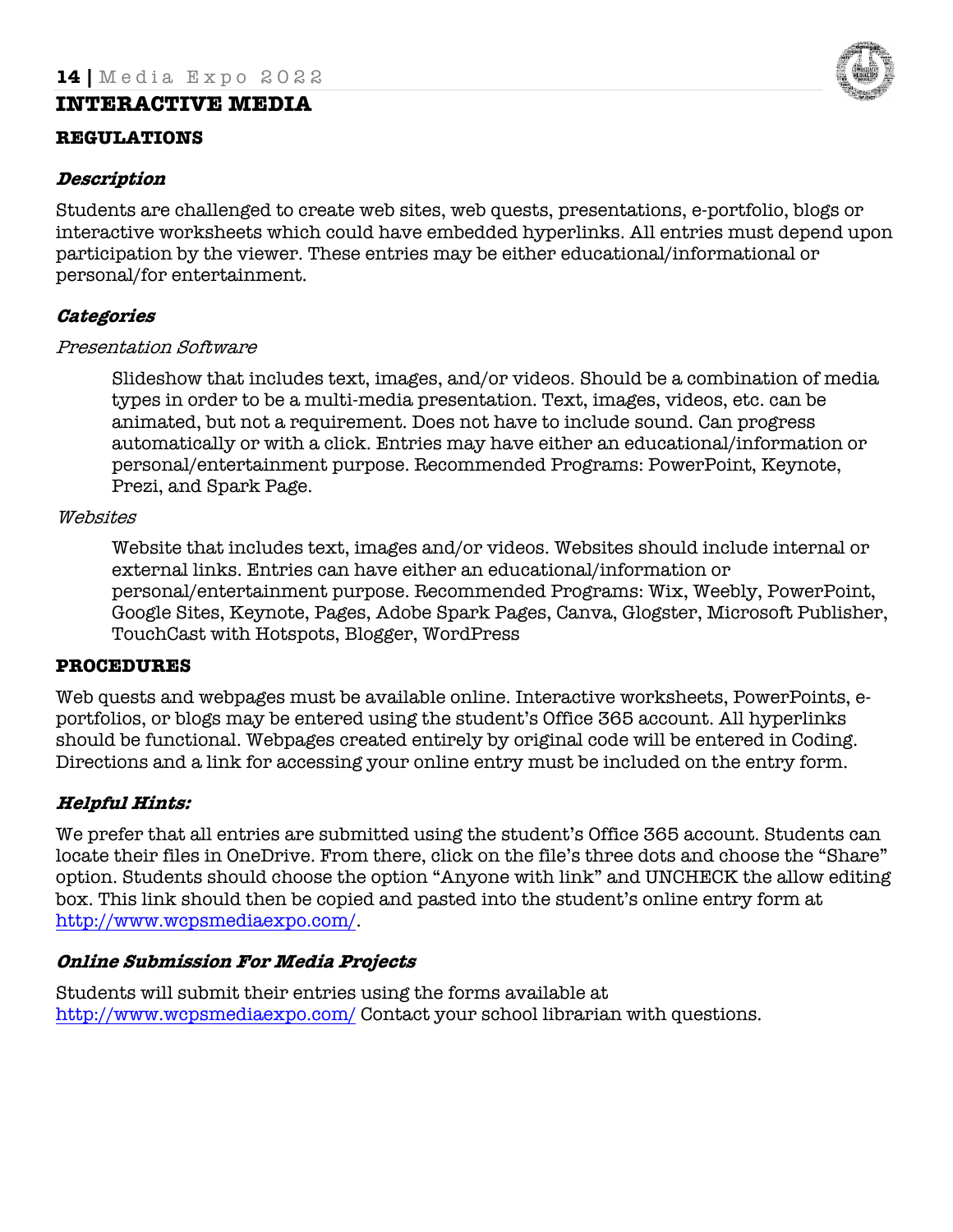

#### **Content Achieves Purpose**

The site or production serves its stated purpose (educational/informational or personal/entertainment)

#### **Content Suitable To Audience**

The site or production is well designed and suited to the intended audience?

# **Creativity/Originality**

The creative elements enhance the usability and appeal of the document.

#### **Organization/Structure**

The site or production includes interactive elements which are visible, understandable and reliable.

#### **Overall Effectiveness/Presentation**

The site or production should effectively express the intended purpose. It should be clear, neat and creative in its visual appeal.

#### **Appropriate Design Techniques/Resources**

The site or production uses fonts, colors, graphics and icons which contribute aesthetically.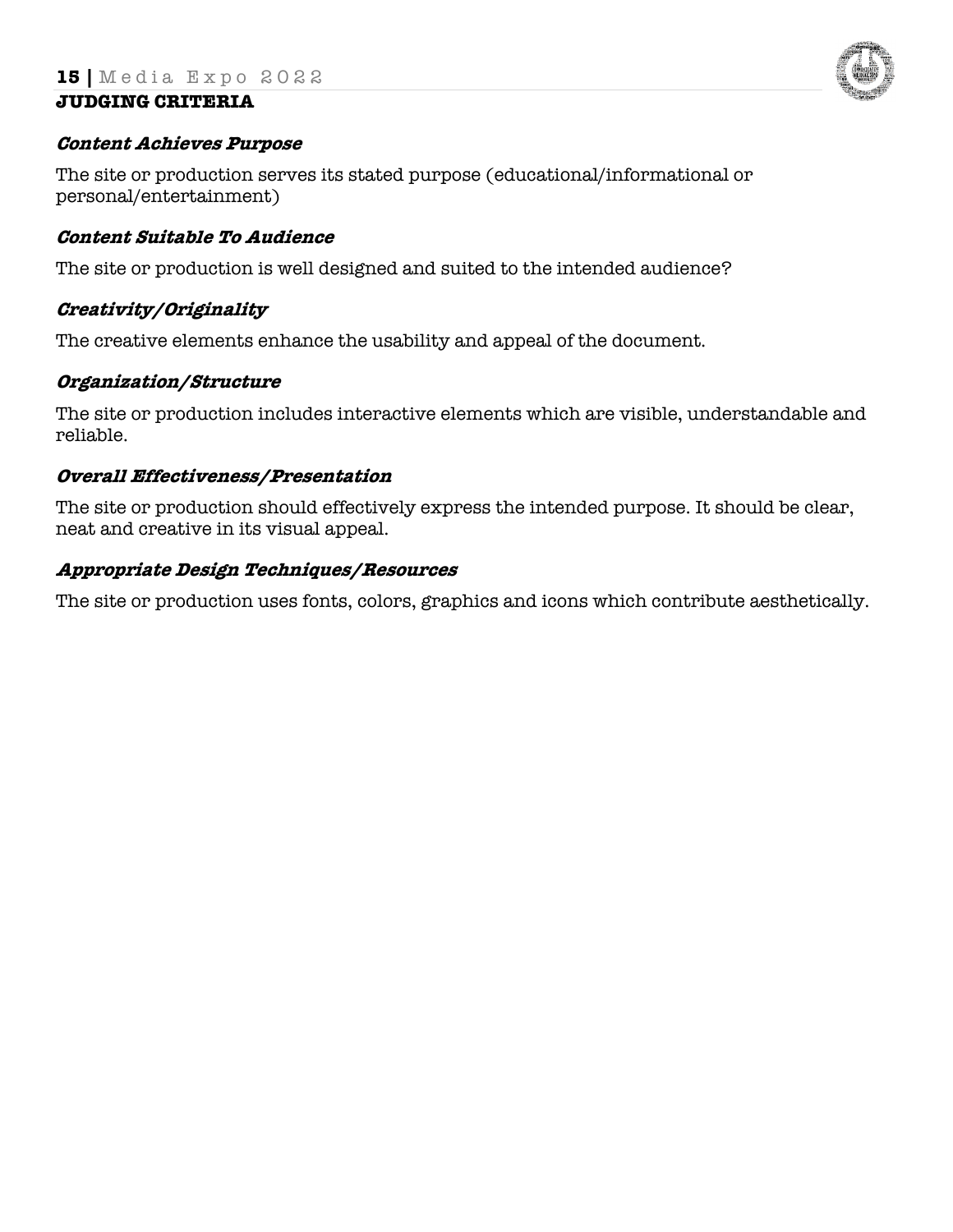# **DIGITAL DESIGN**

#### **REGULATIONS**

# **Description**

Using an appropriate digital program or app, entrants will design either a digital work of art or informational text with graphics. Projects with links to websites should be entered in the Interactive Online Media category. Due to digital judging, all projects must be submitted digitally as a PDF or image.

# **Categories**

# Digital Work Of Art/Original Single Art Piece

An original single art piece is created digitally using a paint or draw program. An entry is one cohesive work of art created by one artist and contains no clipart or photographs or other type of graphics.

# Digital Work Of Art/Digitally Manipulated Graphic

Entries may be either a DIGITAL COLLAGE or a SINGLE ENHANCED PHOTO. A digital collage is built around a theme and contains more than one graphic item such as photos, clipart, scanned in drawings. This could be an artistic collage of student created pictures or photographs that are turned into a poster or an original computergenerated graphic. An entry may also be a photograph that has been extensively altered digitally. Text in this category should be minimal and for artistic effect only.

#### Informational Graphic Text

An informational graphic text project should be created around a cohesive theme and may be created for either an educational/informative purpose or for a personal/entertainment purpose. It may be a brochure, pamphlet, book jacket, greeting card, poster, infographic, etc. Students may use clip-art, templates and pre-formatted design tools to create a project. This could be a pre-designed poster in Glogster or a Microsoft Publisher brochure template. Students insert their own content and images. Entries should include text.

# **PROCEDURES**

Projects must be designed digitally. Entrants are encouraged to be creative and incorporate clip art, photos, and interesting fonts in the appropriate projects. However, if copyrighted elements are used, be sure they are considered Fair Use or provide written permission in your documentation. Any copyrighted or Creative Commons materials should also be credited on your entry form.

# **Helpful Hints**

Entries should be submitted using either a PDF or image format. See your Media Specialist for assistance.

# **Online Submission For Media Projects**

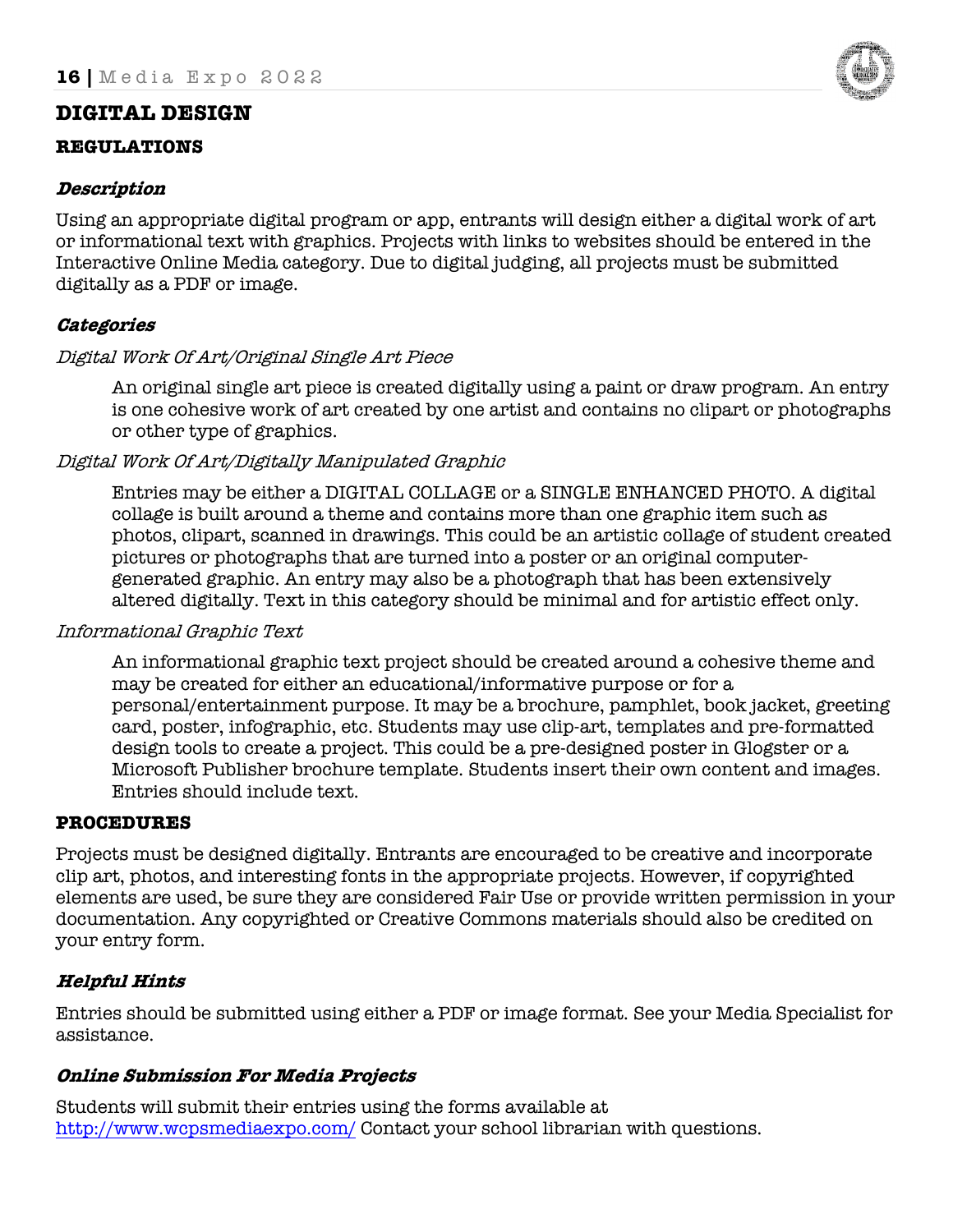

#### **Content Achieves Purpose**

The purpose of your production should be apparent to your audience. Some thread of unity carried out in the production should be easily determined by your plan and purpose.

#### **Content Suitable To Audience**

The purpose of your production should be apparent to your audience. Some thread of unity carried out in the production should be easily determined by your plan and purpose.

# **Creativity/Originality**

An entry should be a statement of your own ideas that you wish to communicate to your audience. If you develop your idea in an interesting or unusual manner, your production will have Creativity. Judges will be looking for the freshness or novelty of an idea or method. The ability to think or express oneself in an independent and individual manner should be apparent.

#### **Organization/Structure**

Judges will be looking at the overall design of your production including font size, font type, and the arrangement of words and graphics.

#### **Overall Effectiveness/Presentation**

The production should make a strong impression. Judges will rate the general effectiveness of your product by how well it clearly expresses your ideas.

# **Appropriate Design Techniques/Resources**

Judges will look for the way in which a particular technology has been utilized to its fullest potential in the development of the project.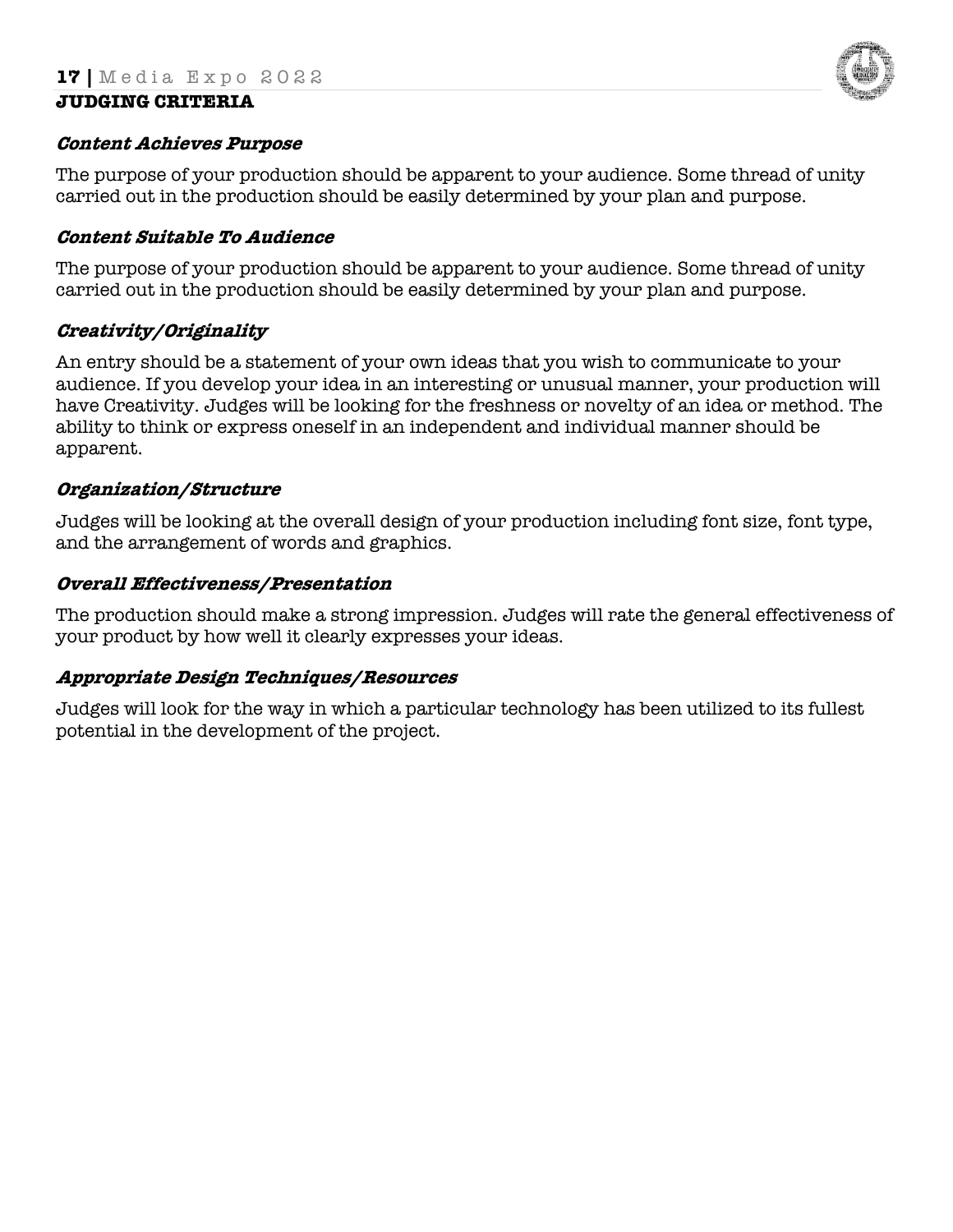# **CAD**

# **REGULATIONS**

# **Description**

Using appropriate computer programs entrants will create and submit their designs or technical drawings in one of four categories. Design must be submitted as digital files. Worcester County Public Schools, through project Lead the Way, has access to AUTOCAD, INVENTOR, and REVIT, all by Autodesk Corporation. Submissions using other programs are allowed, however, each entrant is responsible for making a copy of that software available to the judges when the work is to be judged in a digital format.

# **Categories**

Using appropriate computer programs entrants create and submit their designs or technical drawings in one of four categories. Projects in this category are created using computer aided design (CAD) software and the finished product is a 3D rendering of their design Recommended Programs: Tinkercad or AutoCAD

#### Mechanical

Projects in this category are mechanical in nature. They might include tools, machines, machine parts or assemblies.

#### Architectural

Projects in this category are focused around buildings, floor plans, elevations, and perspective views. Projects can show a full building or a portion of a building.

#### Landscape & Civil

Projects in this category depict land use, decorative or functional. Projects can show gardens, landscapes, or other outdoor designs.

#### Open Class

Projects in this category do not fit into the other three categories. Students can submit designs for furniture, jewelry, toys, etc.

#### **PROCEDURES**

Submissions must be created using computer software. The completed files must be submitted as a digital program file.

# **Helpful Hints**

Entries must be packaged in a way that they can be easily accessed using an electronic link. The link can be copied and pasted into the entry form at http://www.wcpsmediaexpo.com/. Both the project and the program required to run it must be included in the entry if not available online. Operational procedures must be included on the entry form and explained to your Media Specialist.

# **Online Submission For Media Projects**

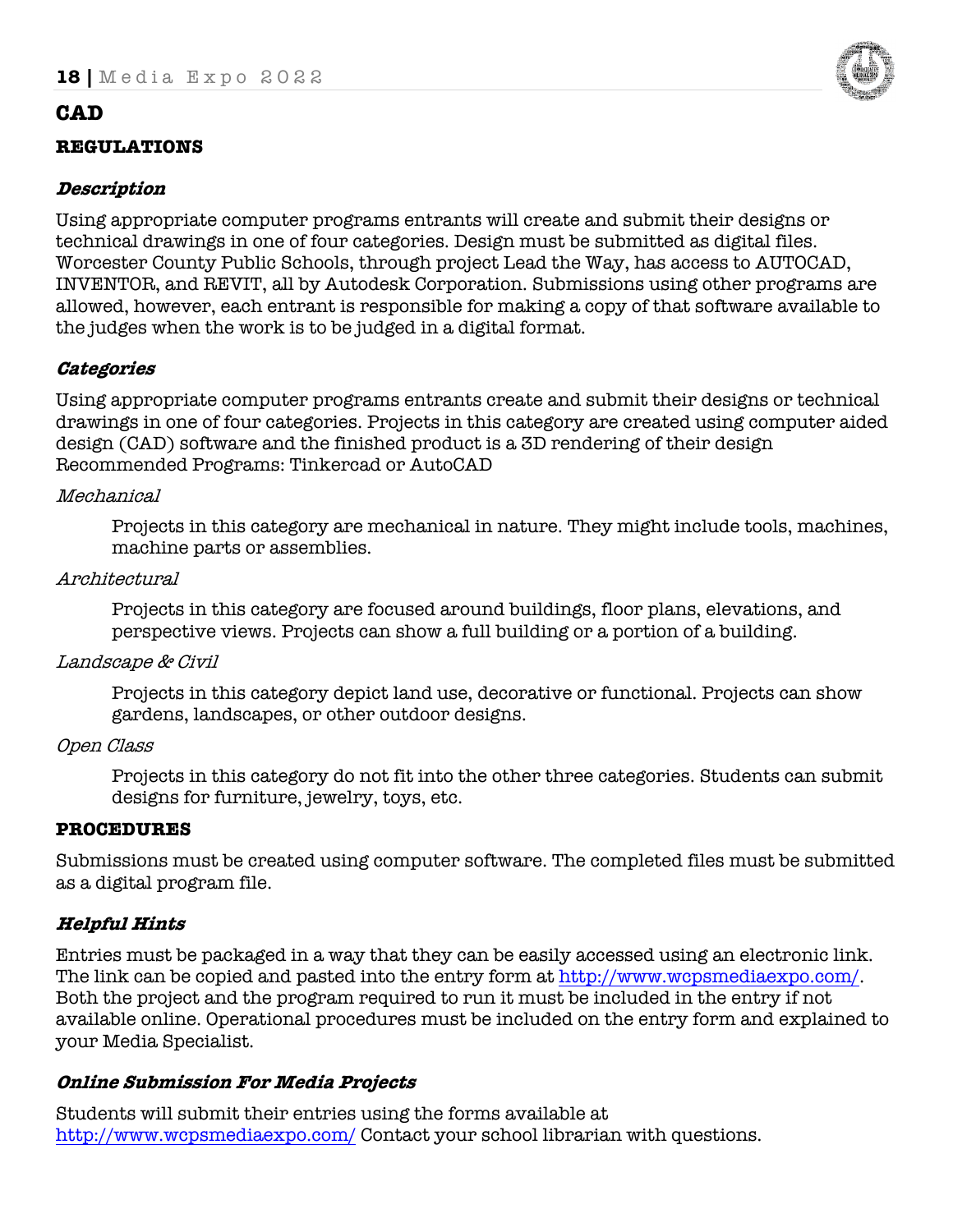

#### **Content Achieves Purpose**

The project meets a clear and focused purpose. It addresses a question/problem that needs solving in student's life, school, community or world.

#### **Content Suitable To Audience**

Does the idea have practical applications? Is there a well-defined, significant market for its use?

# **Creativity/Originality**

What makes the design novel? Does it represent an important advance over the current state of design? The product is innovative and displays a new approach to solve a question/problem.

# **Organization/Structure**

The drawing or design presentation should be complete such that all of the needed information to fully understand and execute the design is included in the submission. Technical drawings are typically accompanied by dimensions and notations, which add up to a complete understanding of the item or space defined by the drawing.

#### **Overall Effectiveness/Presentation**

Line weight, line style, dimensioning, use of scales, use of blocks and borders and are all neat, with an excellent overall visual presentation.

# **Appropriate Design Techniques/Resources**

There are many software programs to help create designs and convey these designs effectively. Choosing the right software for the subject can dramatically affect the ease with which designs are created and communicated. Under this criterion, judges will also be looking for evidence that student designers explored and employed elements of the software program to aid them in the creation or communication of the design.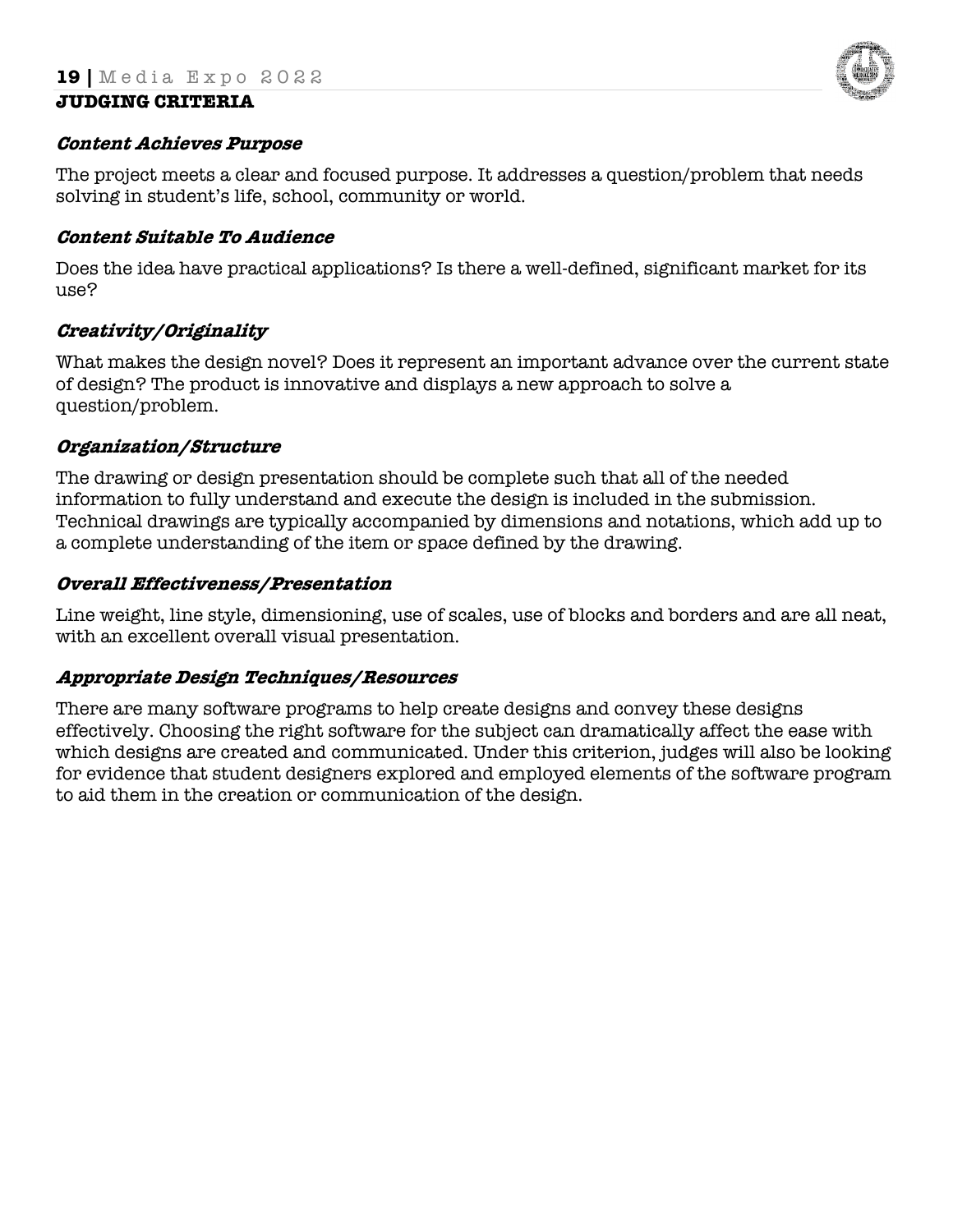

# **USING COPYRIGHTED MATERIAL**

If you have decided that only copyrighted material meets the needs of your production, then get written permission to use it. Write to the publisher, addressing your request to the 'Rights and Permissions Office.' The name and address of the publisher should be on the title page of the publication. Give them as much information as you can in your first letter.

# **FOR PHOTOGRAPHS**

Give the title and date of the publication, the name of the photographer (if listed in the credits), and the page or pages on which they appear. Describe your production (type, length, and age of producers, etc.). Explain how you wish to use the copyrighted materials in the production. Request permission for an unlimited number of nonprofit showings for a period of two years.

#### **FOR MUSIC**

Give the name of the selection, the composer, the arranger, and the publication date. Tell them how much you are going to perform (in bars or stanzas) and on what page it appears.

If you want to use a copyrighted CD or tape, start by writing to the record company.

There may be more persons from whom you have to get permission, for example, the record company, the composer, and the performers.

#### **Use Music In The Public Domain**

Anyone may perform and record any music that is in the public domain without permission. You may have your class or school group perform a song or musical composition in the public domain for your production.

# **Be Creative - Do Your Own Thing**

The easiest and safest way to avoid legal hassles is to improvise and perform your own music and effects. Here are some ways: use your voice to make up your own song; improvise some music on musical instruments or get your friends to 'jam' some sounds; use a tape recorder to make new and interesting sounds out of ordinary events; use your voice or hands or feet to create voice/body rhythms; or use a synthesizer to generate space age sounds.

# **Put In The Credits**

Let the audience know the sources of the materials in your production by listing them in the credit lines (audio or video) at the end of the program. Make your credits as much fun as your production by incorporating them into the program with animation or vivid images. Let your animations thank the persons who helped you produce your video. For example, here are some credit lines:

Original music created and performed by... (Music title) (Photos) used with permission of the publisher (Title of music selection) is in the public domain.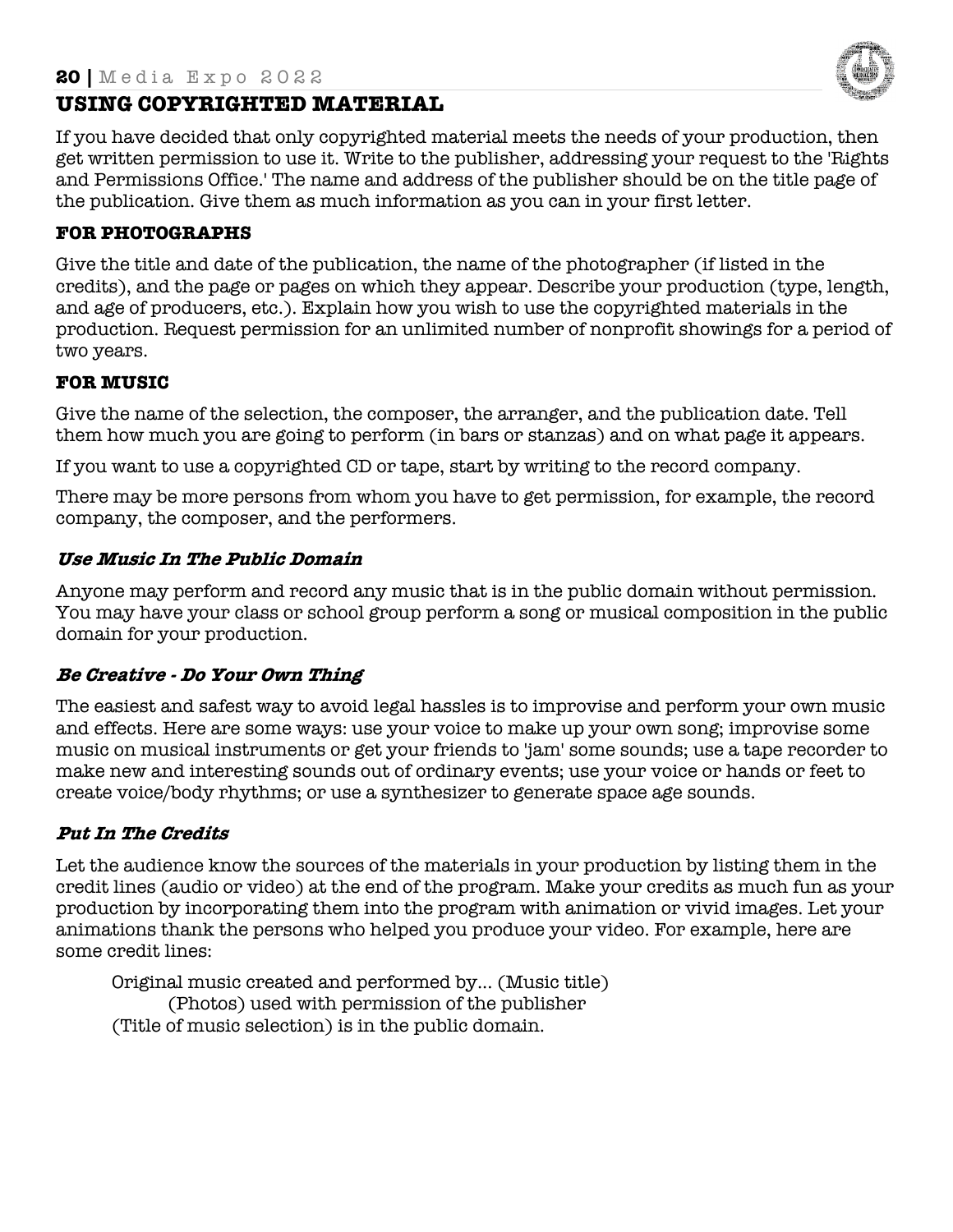#### **SAMPLE COPYRIGHT LETTER**

Rights and Permission Department Date \_\_\_\_\_\_\_\_\_\_\_\_\_\_\_\_\_\_\_\_\_\_\_ ASCAP 1 Lincoln Plaza

New York, NY10023

Dear Director:

I would like permission to make a copy of the following as part of a project in my (Communication Arts) class.

| COMPOSER/SONGWRITER                |                   | Hoagy Carmichael |  |  |  |
|------------------------------------|-------------------|------------------|--|--|--|
| LYRICIST                           | Ira Cohen         |                  |  |  |  |
| <b>SONG TITLE</b>                  | Don't Fence Me In |                  |  |  |  |
| COPYRIGHT                          | 1932              |                  |  |  |  |
| TYPE OF REPRODUCTION Audiocassette |                   |                  |  |  |  |

This recording will be part of a (five-minute) (video) production, made by (three) students in the (tenth grade) which will be entered in the Worcester County Media Expo. This is an educational enterprise.

I would like permission for unlimited number of nonprofit showings for a period of two years. Please indicate in the form below and return it in the self-addressed, stamped envelope that I have enclosed.

Thank you for your time and cooperation.

Sincerely,

Student's Name

School & Address

School Phone

| Permission to reproduce Don't Fence Me In as stated above is granted.     |      |  |  |  |  |
|---------------------------------------------------------------------------|------|--|--|--|--|
| Permission to reproduce Don't Fence Me In as stated above is not granted. |      |  |  |  |  |
|                                                                           |      |  |  |  |  |
| Signed                                                                    | Date |  |  |  |  |
|                                                                           |      |  |  |  |  |

Title \_\_\_\_\_\_\_\_\_\_\_\_\_\_\_\_\_\_\_\_\_\_\_\_\_\_\_\_\_\_\_\_\_\_\_\_\_\_\_\_\_\_\_\_\_\_\_\_\_\_\_\_\_\_\_\_\_\_\_\_\_\_\_\_\_\_\_\_\_\_\_\_\_\_\_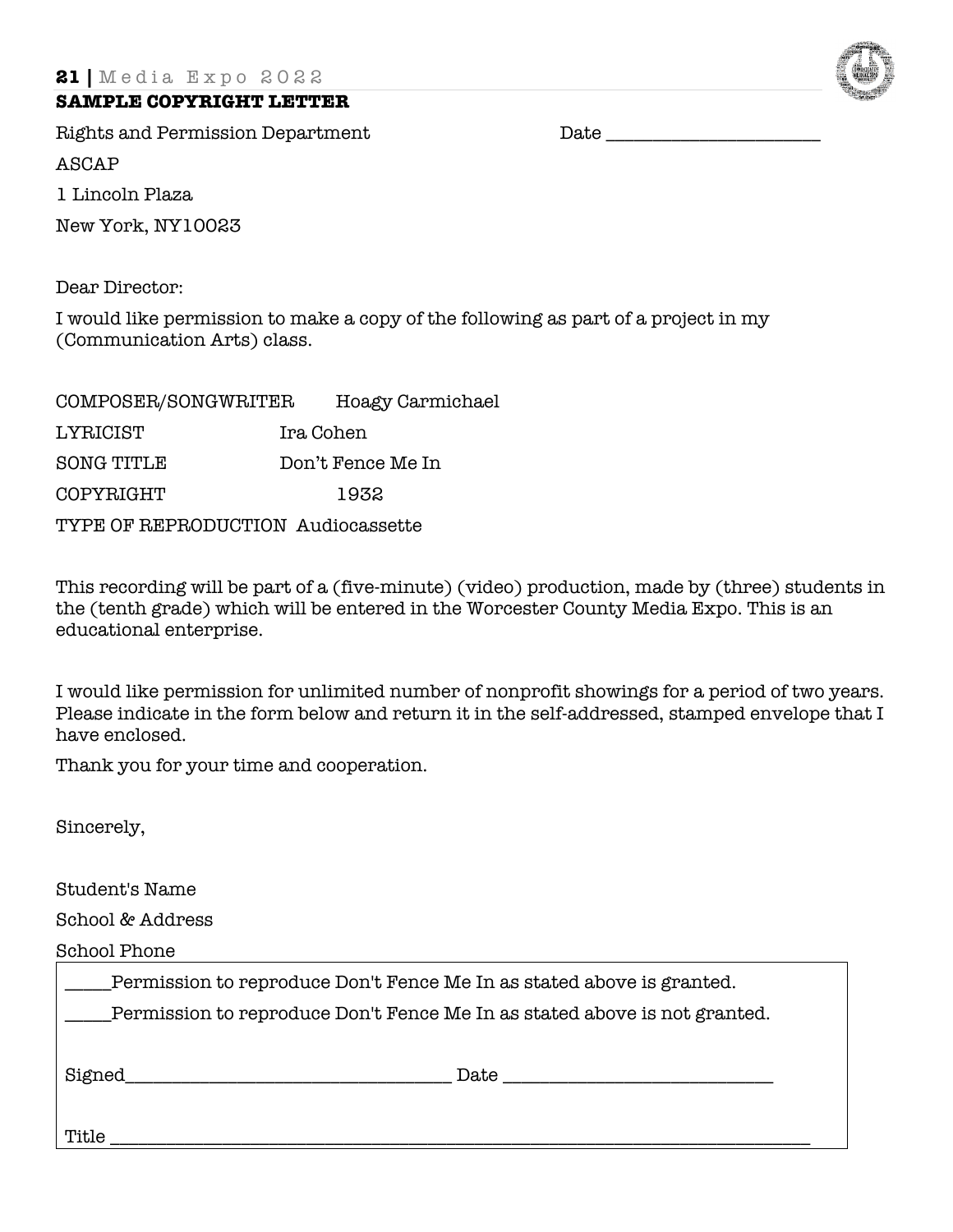

# **FAIR USE**

The Fair Use Doctrine allows for limited use of copyrighted materials in educational settings. In all cases, students are reminded to credit the sources and display the copyright notice if available. In general, fair use limits the amount of a copyrighted work that may be used.

#### **Motion Media**

Up to 10% or 3 minutes, whichever is less.

#### **Text Material**

A poem of 250 words or less or up to 250 words of a longer poem.

An article, short story, or essay of 2,500 words or less, or excerpts of up to 1,000 words or 10 percent of a longer work, whichever is less.

A single chart, graph, diagram, drawing, cartoon, or picture from a book, periodical, or newspaper.

#### **Music, Lyrics, And Music Video**

Up to 10%, but in no event more than 30 seconds of the music and lyrics from an individual musical work

#### **Illustrations And Photographs**

A photograph or illustration may be used in its entirety but no more than 5 images by an artist or photographer may be reproduced or otherwise incorporated. When using photographs and illustrations from a published collective work, not more than 10% or 15 images, whichever is less, may be incorporated.